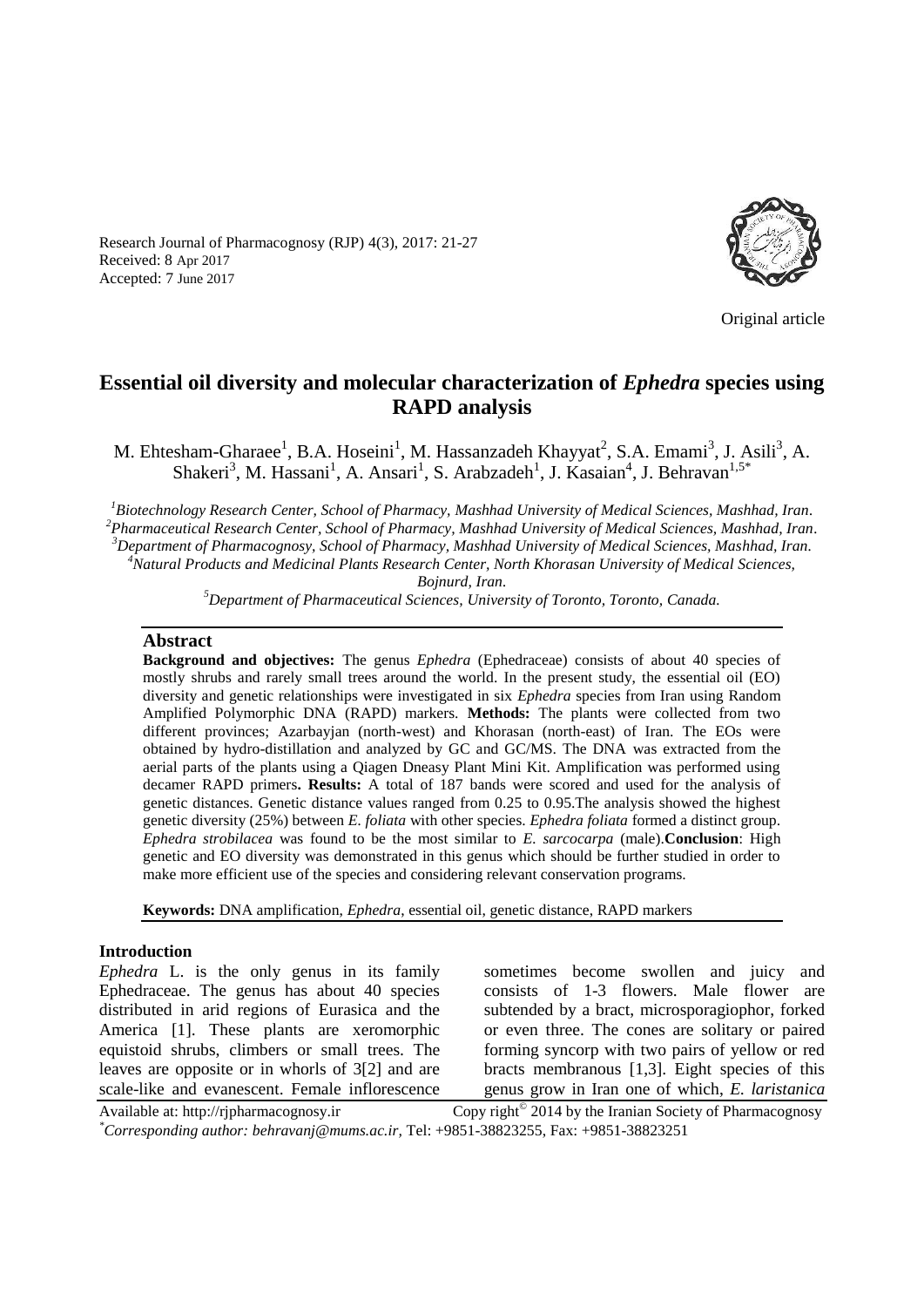Assadi, is endemic to the country [2,4]. *Ephedra* species are mainly distributed in different parts of the country, belonging to the Irano- Turanian phytogeographical region [4]. In Iran the key character separating thesespecies is the morphological characterization. *Ephedra foliata* Boiss. & Kotschy ex Boiss. is a shrub with trailing or scandent stem 3-5 m long. The branches are subverticillate or fascicled, thin, persistent, with long enternodes. It grows in Balochistan and Fars Provinces, altitude 1500 m [4,5]. *Ephedra intermedia* Schrenk & C.A.Mey. is a shrub, up to 1 m tall, branches densely verticillate, growing in Balochistan and Khorasan provinces, altitude 1500 m [4,6]. *Ephedra distachya* L. is a subshrub with creeping rootstock, growing in the north (Manjil), eastnorth (Damghan), east (Harirud valley) and eastcentral parts (Yazd and Lut desert) of Iran, altitude 100 m [4,7]. It is remarkable that *E. intermedia* and *E. distachya* show many similarities, although they grow in distinct regions. *Ephedra strobilacea* Bunge is an erect dioecious, much-branched shrub, 1-2 m tall, growing in Balochistan, Fars, Kerman, Khouzestan and Bushehr provinces, Iran, altitude 800-2100 m [4,6]. *Ephedra sarcocarpa* Aitch. & Hemsl. is a shrub, up to 1 m high, growing in east (Harirud valley), east-north (Semnan) and south (Firuzabad in *Fars* province) of the country, altitude 100-1500 m [4,7]. *E. major* Host is a dioecious shrub with an erect or occasionally prostrate stem 20-150 cm tall, growing in different parts of Iran, altitude 1500-3000 m [4,5]. It is notable that *E. major*iswidely is distributed in the world with significant variations in morphological characteristics which are sometimes correlated with the geographic region and habitat conditions [4]. In traditional Chinese medicine, the genus *Ephedra* has been used for 5000 years to treat allergies, bronchial asthma, chills, colds, coughs, edema, fever, flu, headaches, and nasal congestion [8]. Recently, much attention has been paid to the *Ephedra*  species and their chemical constituents because of diverse activities such as antiviral [9],

hepatoprotective [10], gastric ulcer healing [11], antifungal [12], hypoglycemic [13], antimicrobial and antioxidant [14] properties. Genetic and EO diversity investigations of the *Ephedra* species are useful and important for the efficient use and conservation of these resources. RAPD is one of the PCR based techniques that have been used successfully in DNA fingerprinting of plant genomes and in genetic diversity studies [15]. Examples are investigating genetic features of seven *Ephedra* species, growing in the south of Kazakhstan [16] or using RAPD markers for assessing genetic diversity in *Ephedra* species growing in Pakistan [17]. To the authors best knowledge molecular data available on *Ephedra* species from Iran is very limited so far. Therefore, the present work was carried out to investigate the EO diversity and genetic relationships of six *Ephedra* species from Iran using RAPD markers.

# **Experimental**

# *Plant material*

Plant materials were obtained from Razavi Khorasan (Dehbar village, Bazangan lake and Arefy village), South Khorasan (Ghaen, between Ariyanshahr and Birjand) and Eastern Azarbayjan (Moghan) provinces, Iran and identified by Mrs. A. Ansari, from the Herbarium of the Faculty of Pharmacy, Mashhad University of Medical Sciences (MUMS), Mashhad, Iran, where voucher specimens have been deposited (table 1). Fresh aerial parts of both male and female of each species were preserved at -80 °C until DNA extraction.

# *Isolation of the essential oil*

The EOs from dry powdered aerial parts (leaves, stems and flowers) of both male and female of each species (100 g) were isolated by hydrodistillation for 3 h, using a Clevenger-type apparatus. The distillated oil was dried over anhydrous sodium sulfate and stored in tightly closed dark vials at -20 $\degree$ C until analysis by gas chromatography-mass spectrometry (GC/MS).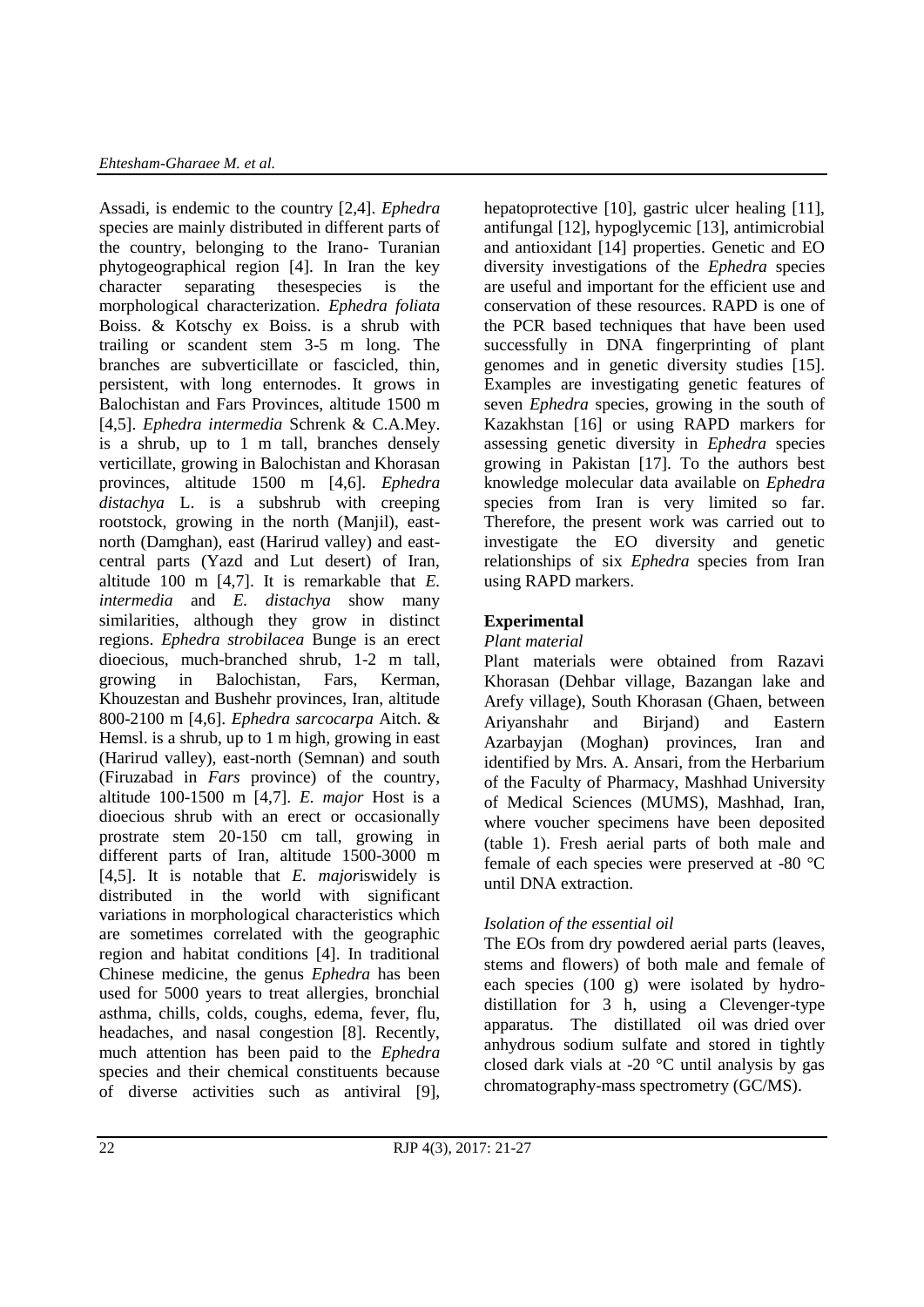| <b>Species</b>                           | Persian name      | Location and altitude (m)                                            | <b>Collection</b><br>date | Voucher<br>No. |
|------------------------------------------|-------------------|----------------------------------------------------------------------|---------------------------|----------------|
| E. major Host                            | Rish boz          | Dehbar village, Razavi Khorasan province, 1783 m.                    | May 2011                  | 12820          |
| E. strobilacea Bunge                     | Ormak<br>biyabani | Zirkooh, Ghaen, South Khorasan province, 888 m.                      | May 2011                  | 12821          |
| E. sarcocarpa Aitch. &<br>Hemsel.        | Ormak<br>noghreyi | Between Ariyanshahr and Birjand, South Khorasan<br>province, 1711 m. | June 2011                 | 12822          |
| E. foliate Boiss. & Kotschy<br>ex Boiss. | Ormak<br>ravandeh | Bazangan lake, Razavi Khorasan province, 800 m.                      | May 2011                  | 12823          |
| E. intermedia<br>Schrenk & C.A.Mey.      | Ormak<br>miyaneh  | Arefy village, Razavi Khorasan province, 1266 m.                     | May 2011                  | 12824          |
| E. distachya L.                          | Ormak<br>doradify | Moghan, AzerbayejanProvince, 600 m.                                  | May 2010                  | 12825          |

| <b>Table 1.</b> List of location, altitude, collection date and voucher number of <i>Ephedra</i> samples studied |
|------------------------------------------------------------------------------------------------------------------|
|------------------------------------------------------------------------------------------------------------------|

## *GC/MS analysis*

The EOs were analyzed using a Varian CP-3800 gas chromatograph (USA) equipped with two flame ionization detectors (FIDs) and fused silica column: CP-Sil 8 CB (50 m  $\times$  0.25 mm, 0.12 µm film thickness). Operating conditions were as follows: oven temperature 50  $\degree$ C (5 min), 3  $\mathrm{^{\circ}C/min}$  to 250  $\mathrm{^{\circ}C}$  (10 min); flow rate of 2 mL/min (Helium); injector temperature 260 °C; detector temperature 280 °C; 0.1 μL injection volume at split ratio 1:50. The gas chromatograph was coupled to an Agilent 5975 (Agilent Technologies, Palo Alto, CA, USA) mass selective detector equipped with a nonpolar Agilent HP-5MS capillary column (30 m  $\times$ 0.25 mm, 0.25 µm film thickness). The mass spectrometry conditions were: ionization voltage 70 eV, ion source temperature 250 °C and mass range from 35-465 u. Retention indices were calculated for all components using a homologous series of *n*-alkanes  $(C_8-C_{20})$  injected in conditions equal to samples.

Identification of oil components was made by comparing their mass spectra with those from NIST, Wiley and Adams mass spectra libraries, by AMDIS (Automated Mass Spectral Deconvolution and Identification System) and by comparing their retention times with those of authentic standards in the literature [18]. The percentage ratio of EOs components was computed by the normalization method of the GC/FID peak areas and average values were taken into further consideration  $(n = 3)$ .

## *DNA extraction*

Total genomic DNA was extracted from the leaves using the Dneasy Plant Mini Kit (Qiagen, Germany), according to the manufacturer instruction. Quantification of genomic DNA was performed by a spectrophotometer (Nanodrop ND-1000, USA), at an absorbance level of 260 nm. The quality of DNA was determined by electrophoresis on agarose gel (0.8%).

# *PCR amplification with RAPD primers*

In this study, 9 random decamer primers (Symbion, Denmark) were taken initially and utilized for the amplification from all studied species. Sequence information for the primers has been presented in table 2. Polymerase Chain Reactions (PCR) were carried out in 25 µL reaction volume containing 1.5 mM  $MgCl<sub>2</sub>$ , 1X PCR buffer, 0.2 μM of each primer, 0.2 mM dNTPs,  $0.5 - 2 \mu L$  (50 ng) DNA template, 1 U Taq DNA polymerase and ultrapure distilled water to a final volume of 25 μL. A control PCR tube containing all components, but no genomic DNA, was tested with each primer to check for contamination. The amplification was conducted in a thermal cycler (Techne Research Inc., UK) and programmed for an initial denaturation at 94 °C for 1.5 min and 40 cycles as follows: 2 min at 38 °C, 2 min at 72 °C and 1 min at 91 °C. Two additional steps were used: 38°C (2 min) and 72 °C (5 min) for final extension. Amplification products were separated with electrophoresis on 1.5% agarose gel (Sigma, Germany) in 1X TAE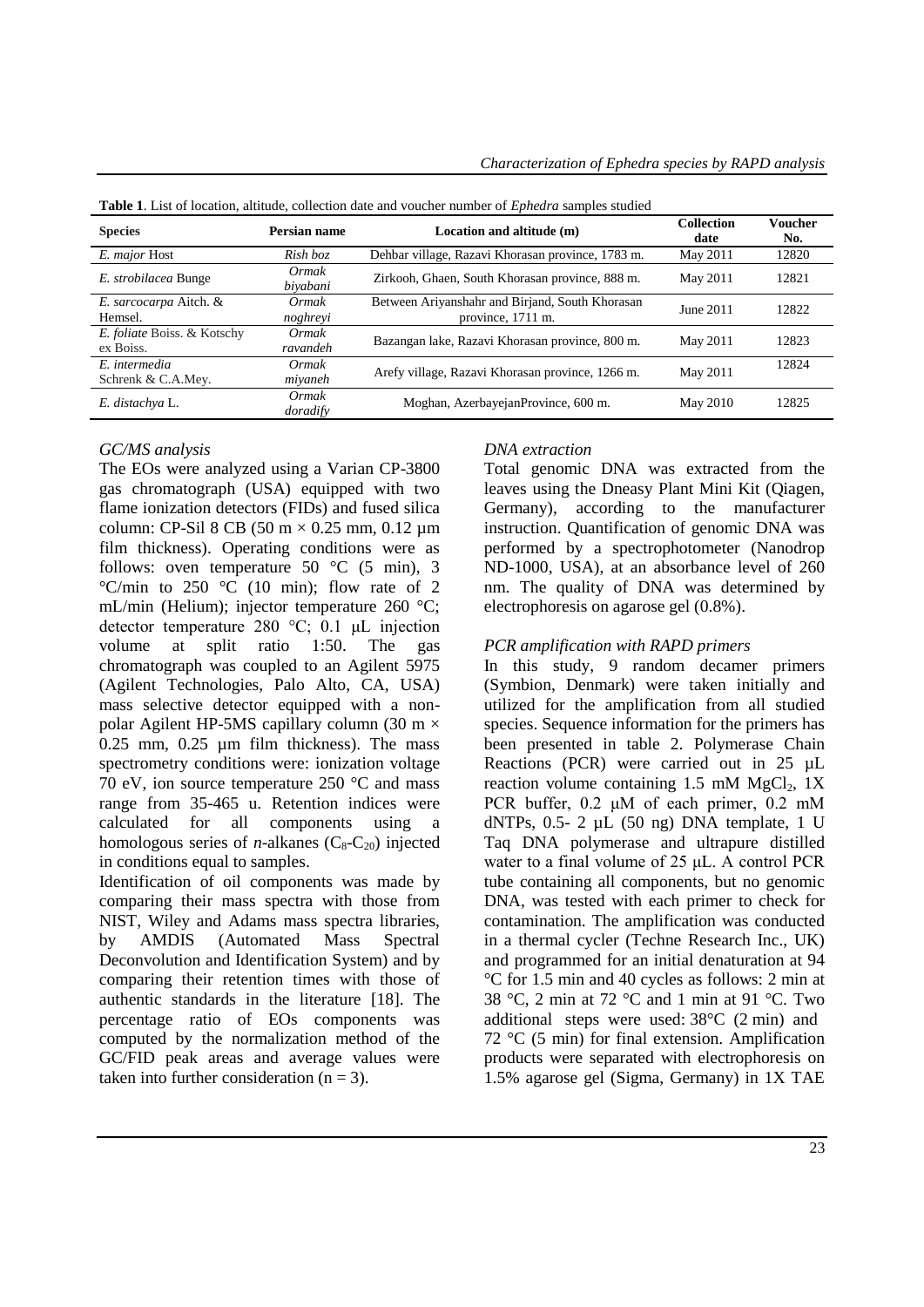buffer and visualized under ultraviolet light after staining with ethidium bromide.

**Table 2**. Detailed information of randomly amplified polymorphic DNA (RAPD) primers used in this study

| NO.                     | Primer<br>name | Sequences $(5'-3')$ | <b>Size</b><br>(nt) | MW<br>(g/mol) | Тm<br>$\mathcal{C}(\mathbf{C})$ | GC% |
|-------------------------|----------------|---------------------|---------------------|---------------|---------------------------------|-----|
| 1                       | GLA02          | TGCCGAGCTG          | 10                  | 3044          | 33.0                            | 70  |
| $\overline{2}$          | GLA03          | <b>AGTCAGCCAC</b>   | 10                  | 2997          | 28.9                            | 60  |
| 3                       | GLA05          | AGGGGTCTTG          | 10                  | 3099          | 28.9                            | 60  |
| $\overline{\mathbf{4}}$ | GLA08          | <b>GTGACGTAGG</b>   | 10                  | 3108          | 28.9                            | 60  |
| 5                       | GLB10          | <b>CTGCTGGGAC</b>   | 10                  | 3044          | 33.0                            | 70  |
| 6                       | GLB19          | <b>ACCCCCGAAG</b>   | 10                  | 2982          | 33.0                            | 70  |
| 7                       | GLB20          | <b>GGACCCTTAC</b>   | 10                  | 2988          | 28.9                            | 60  |
| 8                       | GLCO9          | <b>GTCCCGACGA</b>   | 10                  | 3013          | 33.0                            | 70  |
| 9                       | GLD07          | TTGGCACGGG          | 10                  | 3084          | 33.0                            | 70  |

Notes: nt=number of nucleotides in a primer; MW=molecular weight in gram per mol; Tm=melting temperature; GC% = percentage of guanine and cytosine nucleotides

### *Data analysis*

Consistency of PCR-amplified products was checked by performing all reactions three times. Bands that were unambiguous and reproducible in successive amplifications were selected for scoring. Bands were scored as "1" for presence and "0" for absence. From the binary data, a matrix of genetic similarities or distances was generated according to Nei & Li [15] and a cluster analysis was performed to generate a dendrogram according to UPGMA (unweighted pair group method of arithmetic means) method

#### **Results and Discussion**

The hydro-distillation method was used to extract the EOs of aerial parts (leaves, stems and flowers) of both male and female of five different *Ephedra* species of Iran. The obtained oils were analyzed using GC and GC/MS. The major constituents identified in each oil have been listed in table 3. It was not possible to extract any EO from the aerial parts of the *E. strobilacea* species. Nine RAPD primers were used for the genetic characterization of the selections and yielded 439 fragments with an average of 10.3 fragments per primer (figure 1).

Genetic similarities among six *Ephedra* species using RAPD primers have been presented in table 4. Genetic distance values between six *Ephedra* 



**Figure 1**. DNA amplification products obtained using primer GLA02. *Lane A*=*E. foliata* (male); *Lane B*=*E. foliata* (female); *Lane C*=*E. intermedia* (male); *Lane D=E. intermedia* (female); *Lane E=E. major* (male); *Lane F=E. major* (female); *Lane G=E. sarcocarpa* (male); *Lane H=E. sarcocarpa* (female); *Lane I=E. distachya* (male); *Lane J* =100-bp ladder molecular weight standard

species ranged from 0.25 (*E. strobilacea* and *E.sarcocarpa*) to 0.95 (*E. foliata* and *E. strobilacea*)*.* According to Nei-Li's coefficient, the genetic similarity value was 70% for *E. strobilacea* and *E. sarcocarpa* (male), and 90% for *E. sarcocarpa* (female) and *E. strobilace* species. The similarity coefficient between *E. intermedia* and *E. major* was 84% while it was 80% between *E. intermedia* and other species.

A dendrogram based on corresponding genetic distance among the tested *Ephedra* species (figure 2) showed two major groups that segregated at a genetic distance level of 0.95. The first group (I) included *E. Foliata*. The second large group (II) was further partitioned into two subgroups (IIa and IIb). Subgroup IIa consisted of *E. intermedia* and *E. major*, whereas subgroup IIb contained *E. sarcocarpa* and *E. strobilacea*.

The major constituents (compounds representing more than 5% of the total compounds identified in the EOs of each plant) of the oils have been listed in table 1 in order of elution from the DB5 column. In our study, the EOs of investigated samples were of the monoterpenic type and significant variations in the amount of the main compounds were observed. The major monoterpenes identified in the oils obtained from aerial parts of these plants were carvone, limonene and citronellol, respectively.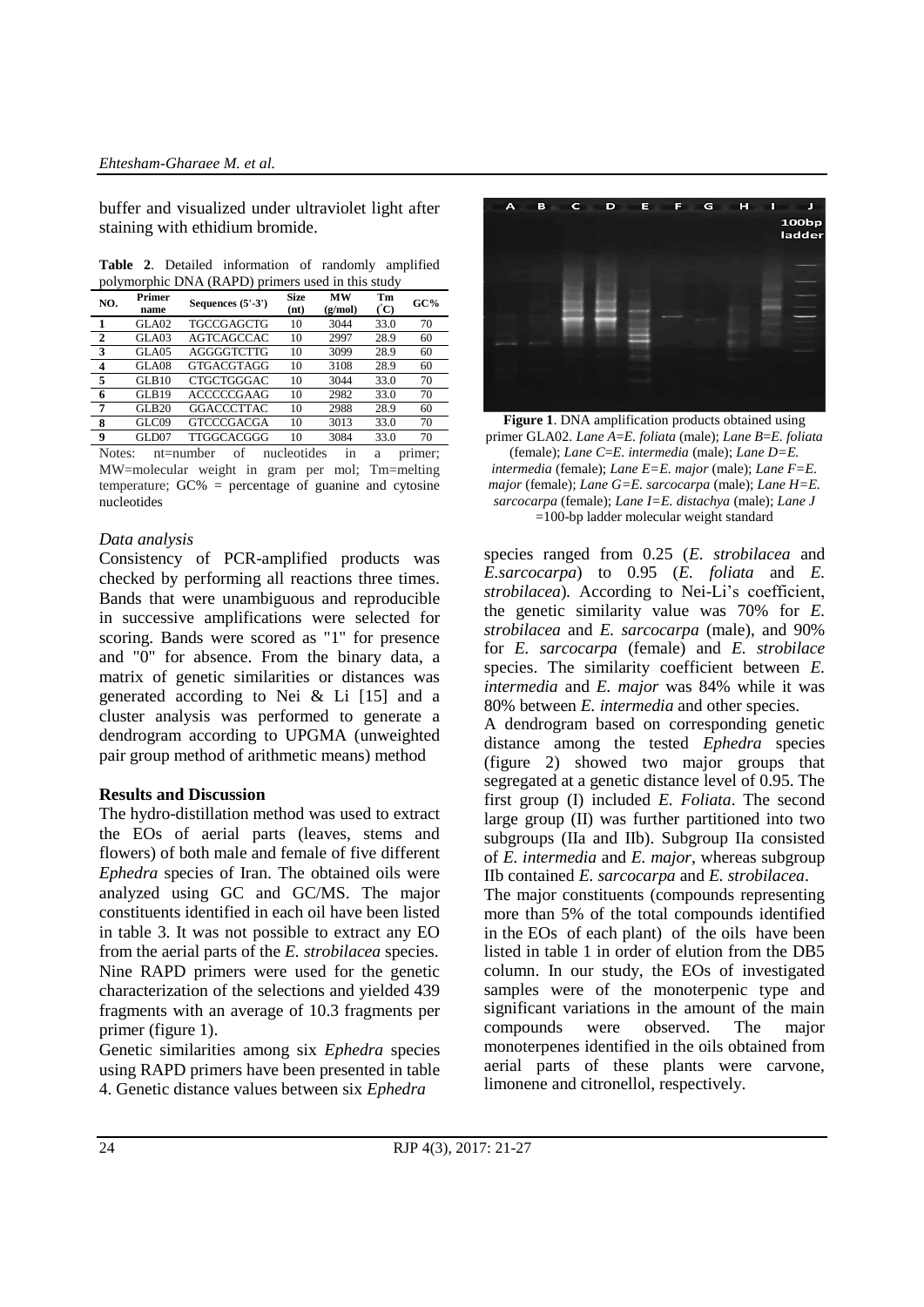| No. | <b>Components</b>       | $KI_{ca}$ | $KI_{ad}$ | Percentage               |                          |                          |               |                          |  |
|-----|-------------------------|-----------|-----------|--------------------------|--------------------------|--------------------------|---------------|--------------------------|--|
|     |                         |           |           | E. major                 | E. sarcocarpa            | E. foliata               | E. intermedia | E. distachya             |  |
| 1.  | Camphene                | 956       | 954       | $\overline{\phantom{a}}$ | $\overline{\phantom{0}}$ | nm                       | 14.6          | ٠                        |  |
| 2.  | $\rho$ -Cymene          | 1024      | 1024      | $\overline{\phantom{a}}$ | ۰                        | 9.5                      | 11.2          | nm                       |  |
| 3.  | Limonene                | 1028      | 1029      | nm                       | nm                       | 28.5                     | 35.7          | nm                       |  |
| 4.  | 1,8-Cineol              | 1033      | 1031      | $\overline{\phantom{a}}$ |                          | 8.0                      | 9.6           | ٠                        |  |
| 5.  | Camphor                 | 1149      | 1146      | nm                       | nm                       | 11.2                     | 5.9           | nm                       |  |
| 6.  | $\alpha$ -Terpineol     | 1188      | 1188      | nm                       | ٠                        | 16.0                     | 8.8           | 17.3                     |  |
| 7.  | Myrtenol                | 1195      | 1195      | nm                       | $\overline{\phantom{0}}$ | 8.6                      | 7.0           | 14.6                     |  |
| 8.  | Citronellol             | 1229      | 1225      | 21.4                     | ۰                        | ٠                        | ۰             | $\overline{\phantom{a}}$ |  |
| 9.  | Carvone                 | 1241      | 1243      | $\overline{\phantom{a}}$ | 53.3                     | ٠                        | ٠             | ٠                        |  |
| 10. | Piperitone              | 1252      | 1252      | nm                       | 13.5                     | $\overline{\phantom{0}}$ |               | nm                       |  |
| 11. | Thymol                  | 1288      | 1290      | ٠                        | 6.5                      |                          |               | ٠                        |  |
| 12. | Carvacrol               | 1297      | 1299      | nm                       | 16.3                     | ٠                        | ۰             | nm                       |  |
| 13. | (3Z)-3-Hexenyl benzoate | 1566      | 1566      | 17.6                     | ٠                        | ٠                        | ٠             | ٠                        |  |
| 14. | Hexadecanoic acid       | 1965      | 1960      | nm                       | $\overline{\phantom{0}}$ | ٠                        | ۰             | 14.4                     |  |

**Table 3.** Chemical composition of the essential oils obtained by hydro-distillation from *Ephedra* species of Iran

 $KI_{ca}$  = Calculated kovats index: retention indices relative to homologous series of  $C_8 - C_{20}$  *n*-alkanes on HP-5MS capillary column;  $KI_{ad}$  Relative kovats index taken from Adams; (-) = not found; nm = not major (<5%).

Our results revealed significant differences between all samples in main constituents of their EOs except for *E. foliate* and *E. intermedia*. Citronellol (21.4%) and (3Z)-3-hexenyl benzoate (17.6%) were found to be the main components of the EO of *E. major*.

Carvone (53.3%) and carvacrol (16.3%) were the main constituents of the EO of *E. sarcocarpa.*  Similar composition in *E. foliate* and *E. intermedia*EOs, were observed; both of them were rich in limonene (25.5% and 35.7 0%, respectively). In addition, some other compounds such as  $\rho$ -cymene, 1,8-cineol, camphor,  $\alpha$ terpineol and myrcenol were found in high amounts in their EOs; while α-terpineol  $(17.3%)$ and myrcenol (14.6%) were found as the major constituents of the EO of*E. distachya.*Similar to our results, the components identified in the EOs obtained from different species of *Ephedra*were different from published data.

Ji *et al*. analyzed the EOs from the dried stems of *Ephedra sinica*, *E. intermedia* and *E. equisetina* using GC and GC/MS [19]. The major constituents of the oils were l-alpha-terpineol in *E. sinica*, 1, 4-cineole in *E. intermedia* and hexadecanoic acid in *E. equisetina*. The EO composition of three Italian species of *Ephedra* was investigated by Kobaisya *et al*. [20]. The main constituent reported in the oil of E. *distachya* was ethyl benzoate. (E)-phytol in the oil of *E. fragilis* and eugenol in the oil of *E. major* were the major constituents.

**Table 4.** Genetic distance values belong to six *Ephedra* species from Iran (1: *E. distachya*; 2: *E. major*; 3: *E. intermedia*; 4: *E. foliate*; 5: *E. sarcocarpa*; 6: *E. strobilacea*)

| <b>Species</b> |      |      |      |        |      |        |
|----------------|------|------|------|--------|------|--------|
|                | *    |      |      |        |      |        |
|                | 0.60 | *    |      |        |      |        |
|                | 0.60 | 0.35 | *    |        |      |        |
|                | 0.90 | 0.85 | 0.88 | $\ast$ |      |        |
|                | 0.55 | 0.70 | 0.70 | 0.90   | *    |        |
|                | 0.50 | 0.65 | 0.65 | 0.95   | 0.25 | $\ast$ |

In another study in central Italy, Maggi *et al*. analyzed the composition of the EO of*E. nebrodensis* Tineo ex Guss. subsp. *nebrodensis*  [3]*.* They found citronellol and ethyl hexadecanoate as the main representatives in this fraction. These differences are common, since studies have shown that the oil composition of individual plants growing in different parts of the world may vary widely due to the climate, growing area, time of collection, inter-species biodiversity, seasonal and geographic conditions, etc [21].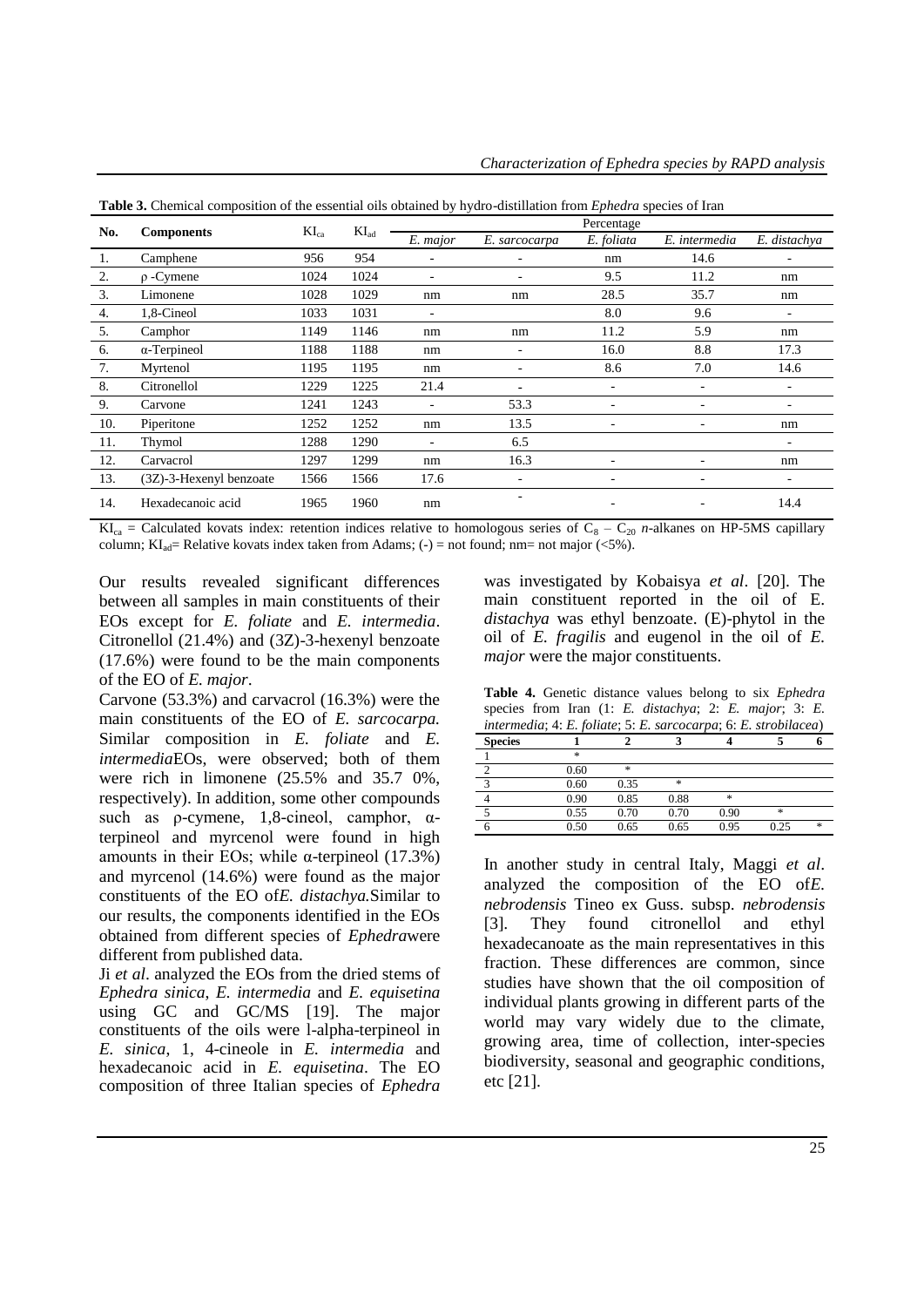



In this study, genetic variations of six *Ephedra*  species from Iran were investigated using RAPD method. *Ephedra foliata* was found to possess considerable genetic differences from other species (group I in dendrogram) that is probably due to diversity of habitat condition of this species in the Bazangan Lake. The subgroupIIa, including *E. intermedia* and *E. major*, showed 84% similarity value, although there was no similarity in their EO compositions. However, this genetic similarity is in accordance with their minute morphological character differences. While *E. intermedia* and *E. distachya* that have shown many morphological character similarities, were found to possess considerable DNA differences. They were grouped in subgroup IIa and IIb with 80% genetic similarity value. *E. strobilacea* and *E. sarcocarpa* (male) were the most genetically related species with 98% similarity value. However, in general, it seems genetic had no influences on the chemical variability of the EOs.

Based on our study, high diversity of genetic and EO content was demonstrated among all investigated samples which should be studied further in order to be able to make more efficient use of this plant resource and for the relevant conservation programs.

### **Acknowledgments**

The authors are indebted to the Research Council

of Mashhad University of Medical Sciences, Mashhad, Iran, for approval and financial support of this project.

#### **Declaration of interest**

The authors declare that there is no conflict of interest. The authors alone are responsible for the content of the paper.

### **References**

- [1] Kubitzki K. *Ephedraceae*. In: Kubitzki, K, Kramer KU, Green PS, Eds. *The families and genera of vascular plants*. Berlin: Springer-Verlag,1990.
- [2] Emami SA, Aghazari F. *Les Phanerogames Endemiques de la Flore d'Iran*. Tehran: Publications de I'Université de Téhéran des Sciences Médicales, 2011.
- [3] Maggi F, Lucarini D, Tirillini B, Vittori S, Sagratini G, Papa F. Essential oil composition of *Ephedra nebrodensis* Tineo ex Guss. subsp. *nebrodensis* from central Italy. *J Essent Oil Res.* 2010; 22(4): 354-357.
- [4] Assadi M. *Flora of Iran: Pinaceae*, *Taxaceae*, *Cupressaceae* and *Ephedraceae*. Tehran: Research Institute of Forests and Rangelands, 1998.
- [5] Ghahreman A. *Flora of Iran*. Tehran: Research Institute of Forests and Rangelands, 1984.
- [6] Ghahreman A. *Flora of Iran*. Tehran: Research Institute of Forests and Rangelands, 1982.
- [7] Gahreman A. *Flora of Iran*. Tehran: Research Institute of Forests and Rangelands, 1988.
- [8] Hegazi GAE, El-Lamey TM. *In vitro* production of some phenolic compounds from *Ephedraalata* Decne. *J Appl Environ Biol Sci*. 2011; 1(8): 158-163.
- [9] Shabana MM, Mirhom YW, Genenah AA, Aboutabl EA, Amer HA. Study into